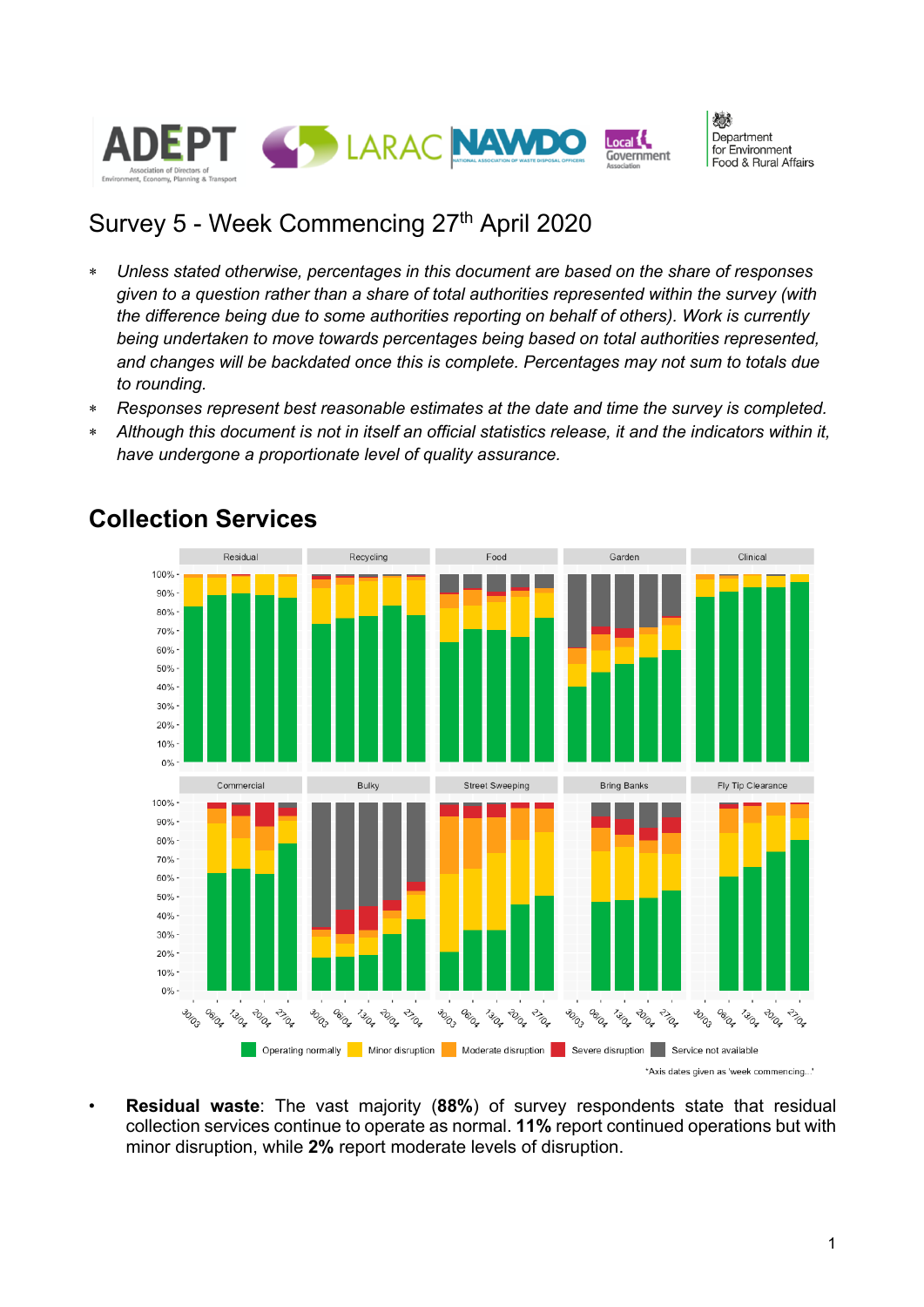- **Recycling**: **78%** of recycling collections are reported to be operating as normal. Minor disruption is reported in a fifth (**19%)** of responding Waste Collection Authorities/Unitary Authorities (WCAs/UAs) where this is a provided service.
- **Food waste**: Three quarters (**77%**) of respondents report their food waste collections to be operating as normal, while **13%** are reported to be operating but with minor disruption. The percentage of responding authorities having withdrawn collection services or experiencing severe disruption has remained roughly constant in the last weeks. Food is typically collected in about half of authorities providing collection services.
- **Garden waste**: **60%** of garden waste collection services are reported to be operating as normal in the W/C 27th April. This figure has improved week-on-week. **22%** report the service they provide to be withdrawn.
- **Clinical waste**: Almost all (**96%)** of clinical waste collections (generally ran in around three quarters of responding authorities) continue to operate as normal, with the remainder operational with minor disruption (**4%**).
- **Commercial waste**: Three quarters of responding WCAs/UAs (**78%)** reported commercial collected services to be either operating normally or operating, but with minor disruption. There has been a drop in the percentage of respondents reporting either moderate or severe disruption compared to last week (**7%**), down from 25%.
- **Bulky collections**: **42%** of bulky collections are reported to be withdrawn this week, with this figure having fallen each week since the survey began. The percentage operating normally is reported to be **38%** this week, over double that reported in the W/C 30th March.
- **Street sweepings**: Half (**50%)** of street-sweeping and litter collection services are reported to be operating normally. Around a third (**34%**) are reporting minor disruption, while **12%** are reporting moderate disruption levels.
- Three quarters (**73%)** of **bring banks** continue to be operating normally or experiencing minor disruption. Bring banks are reported to be unavailable by approximately one in ten respondents (8%), with this figure having increased since survey reporting for this service began.
- Four in five **(80%) fly-tipping clearance** collections are operating as normal, with this percentage having increased week-on-week. **11%** are reported to be in operation with minor disruption, while **7%** report moderate disruption.

|                                    | <b>Operating</b><br>normally | <b>Minor</b><br>disruption | <b>Moderate</b><br>disruption | <b>Severe</b><br>disruption | Service not<br>available |
|------------------------------------|------------------------------|----------------------------|-------------------------------|-----------------------------|--------------------------|
| <b>Residual</b>                    | 88%                          | 11%                        | 2%                            | $0\%$                       | $0\%$                    |
| <b>Recycling</b>                   | 78%                          | 19%                        | 2%                            | $1\%$                       | $1\%$                    |
| Food                               | 77%                          | 13%                        | 3%                            | $0\%$                       | 7%                       |
| Garden                             | 60%                          | 13%                        | 4%                            | $1\%$                       | 22%                      |
| <b>Clinical</b>                    | 96%                          | 4%                         | 0%                            | 0%                          | $0\%$                    |
| <b>Commercial</b>                  | 78%                          | 12%                        | 2%                            | 5%                          | 2%                       |
| <b>Bulky</b>                       | 38%                          | 13%                        | 2%                            | 5%                          | 42%                      |
| <b>Bring Banks</b>                 | 53%                          | 19%                        | 11%                           | 8%                          | 8%                       |
| <b>Fly-Tip</b><br><b>Clearance</b> | 80%                          | 11%                        | 7%                            | 1%                          | 0%                       |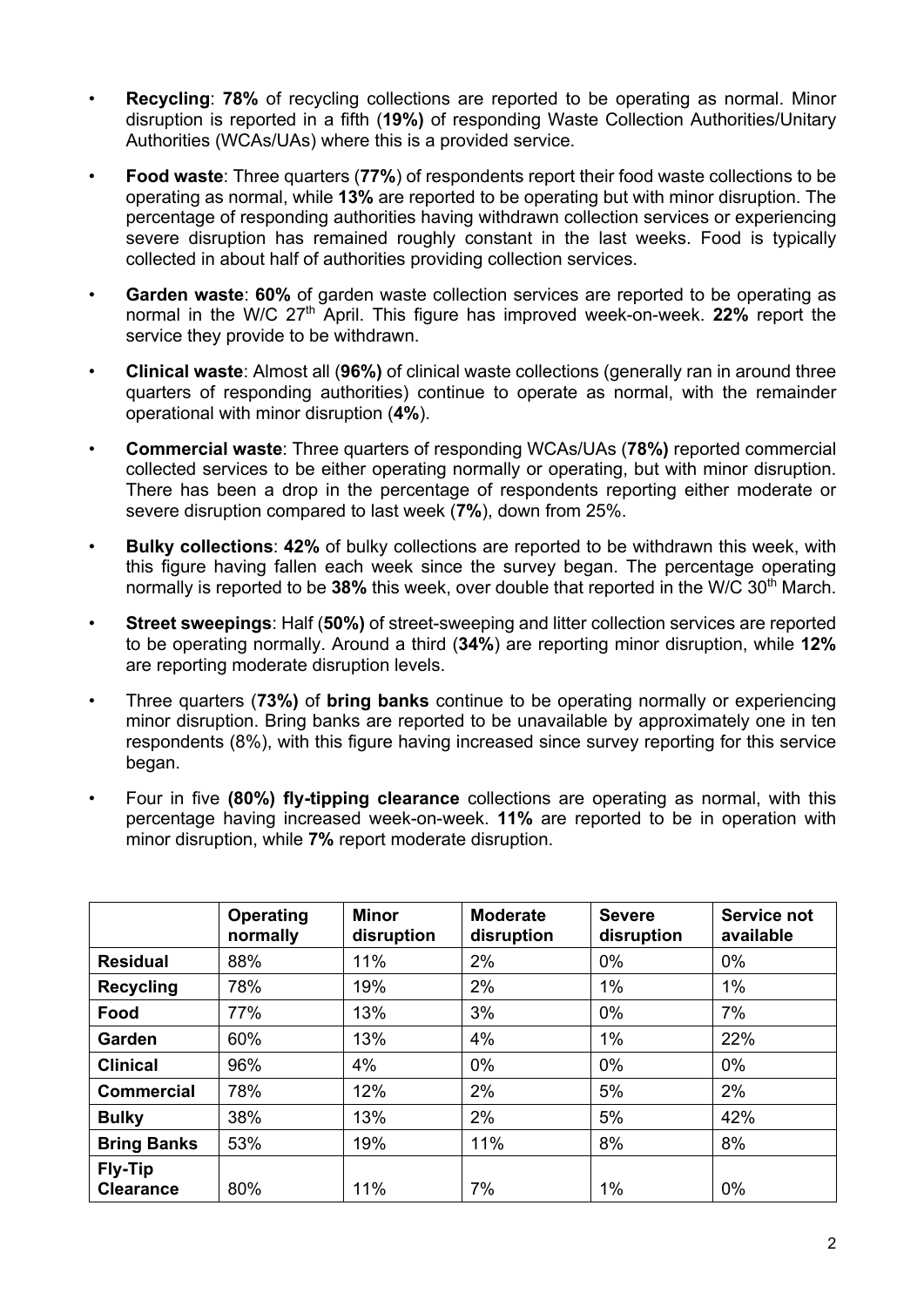| <b>Street</b>   |     |     |    |    |    |
|-----------------|-----|-----|----|----|----|
| <b>Sweeping</b> | 50% | 34% | 2% | 3% | 0% |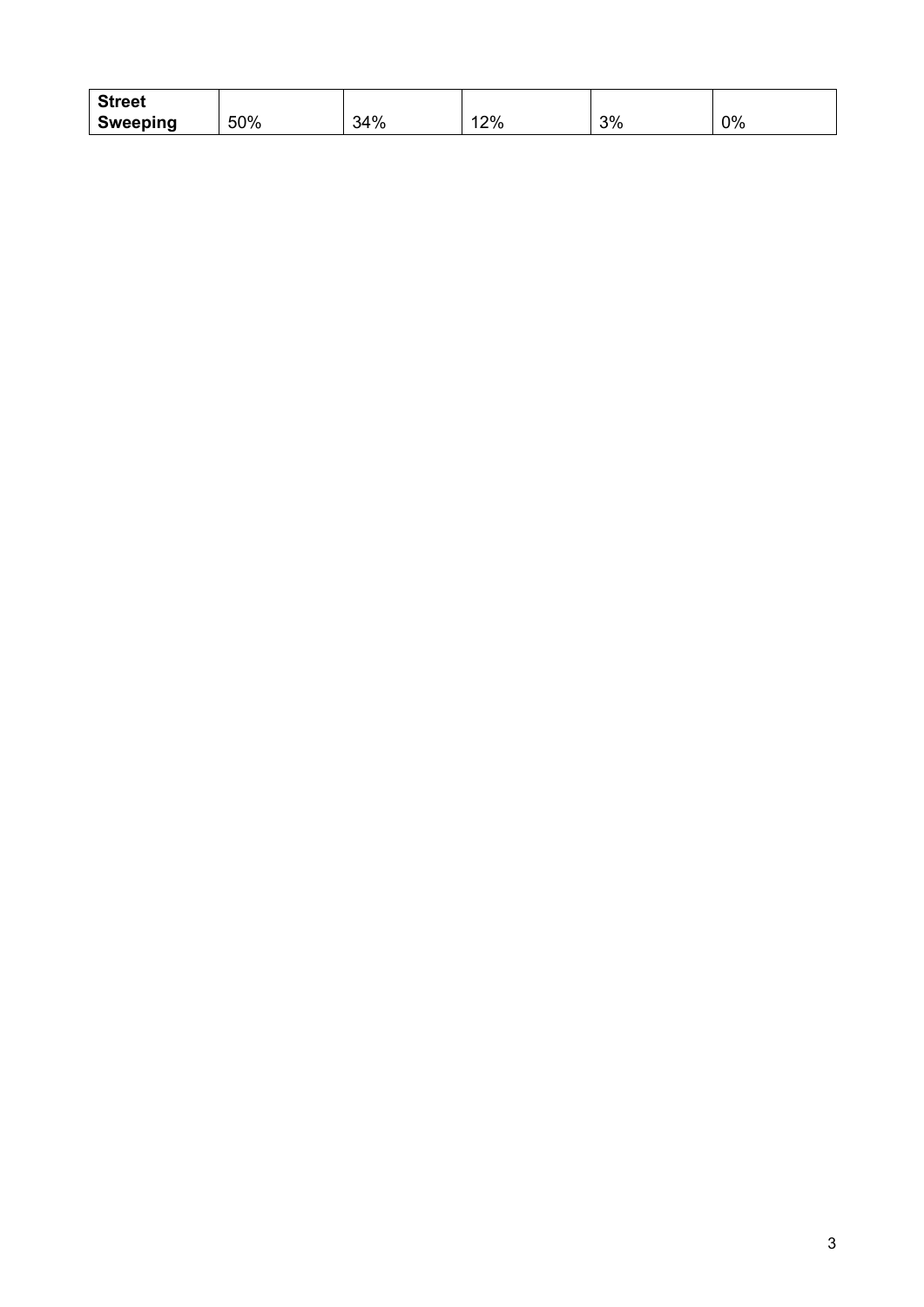## **Disposal Services**

#### **HWRC Re-opening Plans**

- A new question this week asked respondents if they have plans in place to reopen HWRCs. Roughly 4 in 5 (**84%**) who reported providing this service have plans in place to reopen some of their HWRCs.
	- Regarding the anticipated time frame for this, **11%** of respondents providing HWRC services suggested this would occur in the next week, **37%,** within the next two weeks, **46%** (the largest share), within the next month and **6%,** in more than a month's time. Based on this, almost half of respondents have plans to reopen HWRCs in the next two weeks.



- The vast majority (**93%**) of landfilling and Energy from Waste (EfW) disposal services are reported to be continuing to operate as normal in the W/C  $27<sup>th</sup>$  April. This has been relatively constant since the 30<sup>th</sup> March.
- **Multi-Recycling Facilities (MRFs)**: Three quarters (**75%)** of MRF services are reported to be operating as normal this week. **12%** are reported to be operating but with minor disruption, **8%** with moderate disruption and **3%**, unavailable.
- **Transfer stations**: The vast majority of transfer stations are reported to be operating without any disruption (**90%**) this week, while **9%** are reported to be operational while experiencing a minor level of disruption.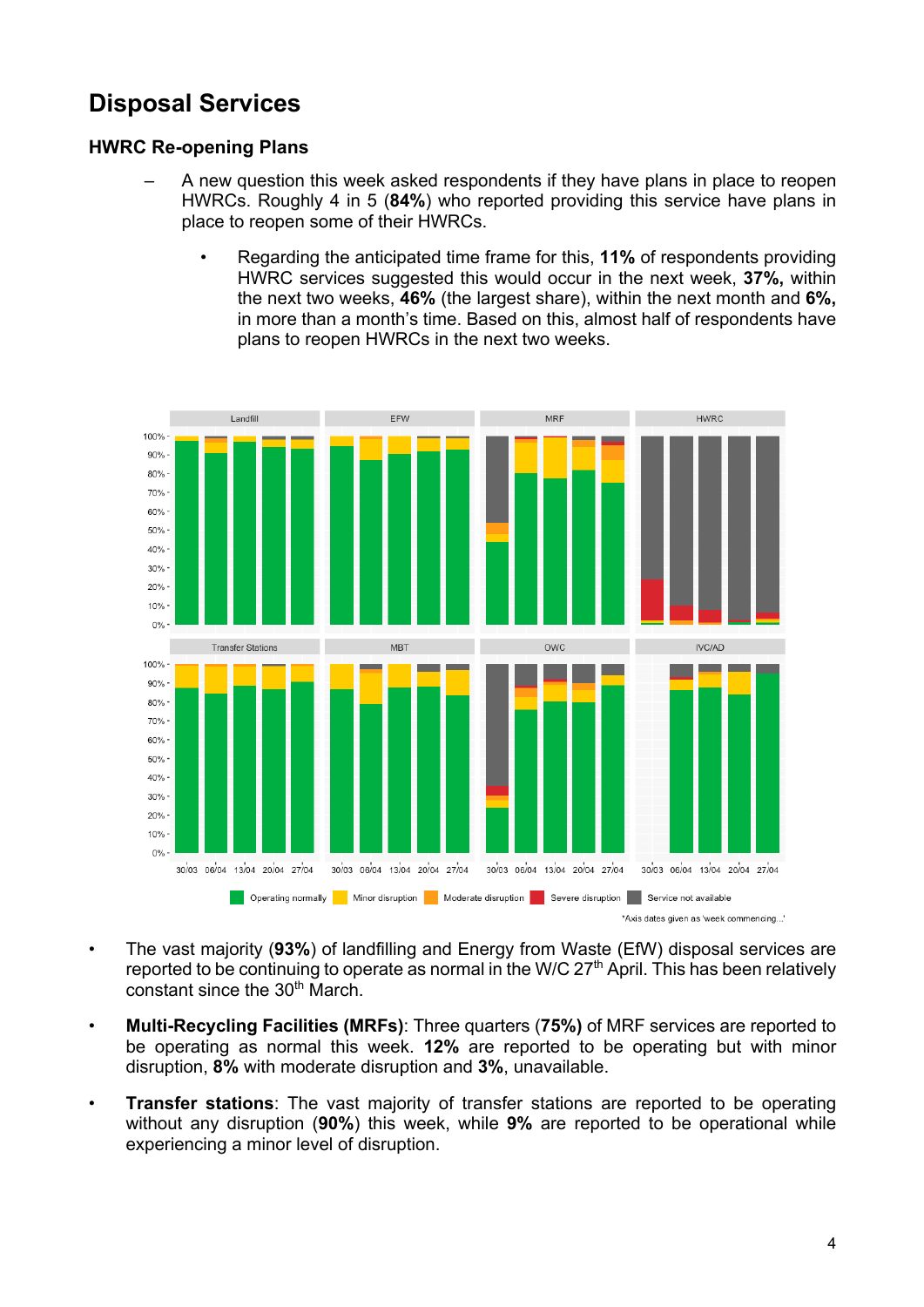- **Household Waste Recycling Centres (HWRCs)**: Nearly all HWRCs are reported to be unavailable (**94%**). The small remainder of respondents have their HWRCs in operation, but with various levels of disruption reported.
- **Mechanical Biological Treatment (MBT)**: A similar picture to previous weeks. MBT services are reported to operating normally for most (**83%)** of the relatively small proportion of responding authorities where this is a disposal service (a quarter). **13%** report experiencing minor disruption.
- **Open Windrow Composting (OWC)**: The percentage of OWC services reported to be operating as normal is **89%** this week.
- **95%** of **In-Vessel Composting (IVC)** and **Anaerobic Digestion (AD)** services are reported to be operating as normal in this most recent survey.

|                                    | <b>Operating</b><br>normally | <b>Minor</b><br>disruption | <b>Moderate</b><br>disruption | <b>Severe</b><br>disruption | Service not<br>available |
|------------------------------------|------------------------------|----------------------------|-------------------------------|-----------------------------|--------------------------|
| Landfill                           | 93%                          | 5%                         | $0\%$                         | $0\%$                       | 2%                       |
| <b>EFW</b>                         | 93%                          | 6%                         | $0\%$                         | $0\%$                       | $1\%$                    |
| <b>MRF</b>                         | 75%                          | 12%                        | 8%                            | 2%                          | 3%                       |
| <b>HWRC</b>                        | $1\%$                        | $1\%$                      | 1%                            | 3%                          | 94%                      |
| <b>Transfer</b><br><b>Stations</b> | 90%                          | 9%                         | $1\%$                         | 0%                          | $0\%$                    |
| <b>MBT</b>                         | 83%                          | 13%                        | $0\%$                         | 0%                          | 3%                       |
| <b>OWC</b>                         | 89%                          | 6%                         | $0\%$                         | 0%                          | 6%                       |
| <b>IVC/AD</b>                      | 95%                          | 0%                         | 0%                            | 0%                          | 5%                       |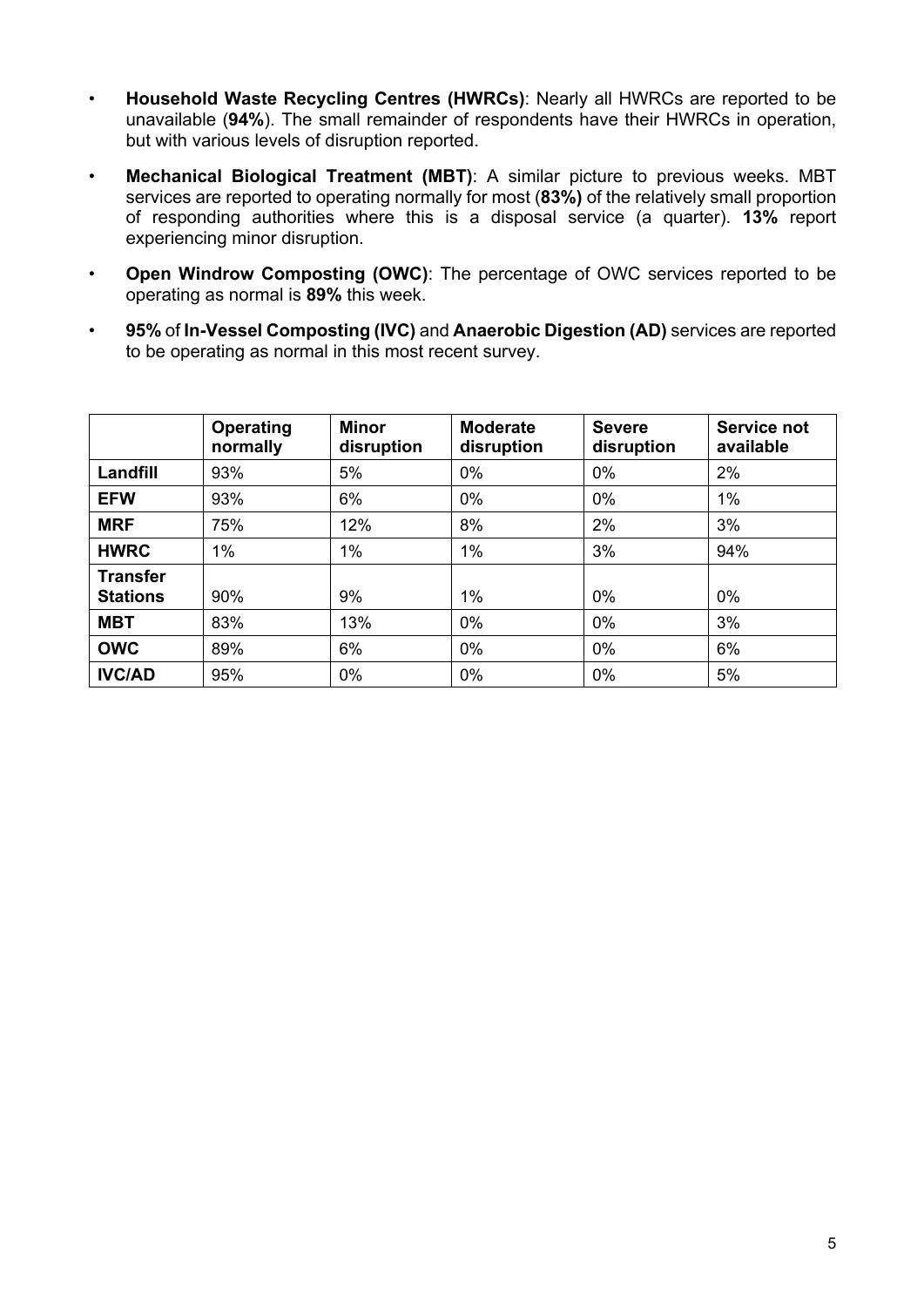## **Staff Absence Levels**



- In the W/C 27<sup>th</sup> April, a greater percentage of respondents (13%) reported having 'no impact' on operational staffing levels than in previous weeks. **71%** of respondents reported having a 'less than 20% reduction' on staffing levels, a similar level to last week.
- No respondents reported experiencing the highest levels of impact on staffing levels this week, i.e. a '40% to 60% reduction' or '60% to 80% reduction'.
- **16%** of respondents reported having a '20-40% reduction' on staffing levels, which is around half that reported in the W/C 30<sup>th</sup> March.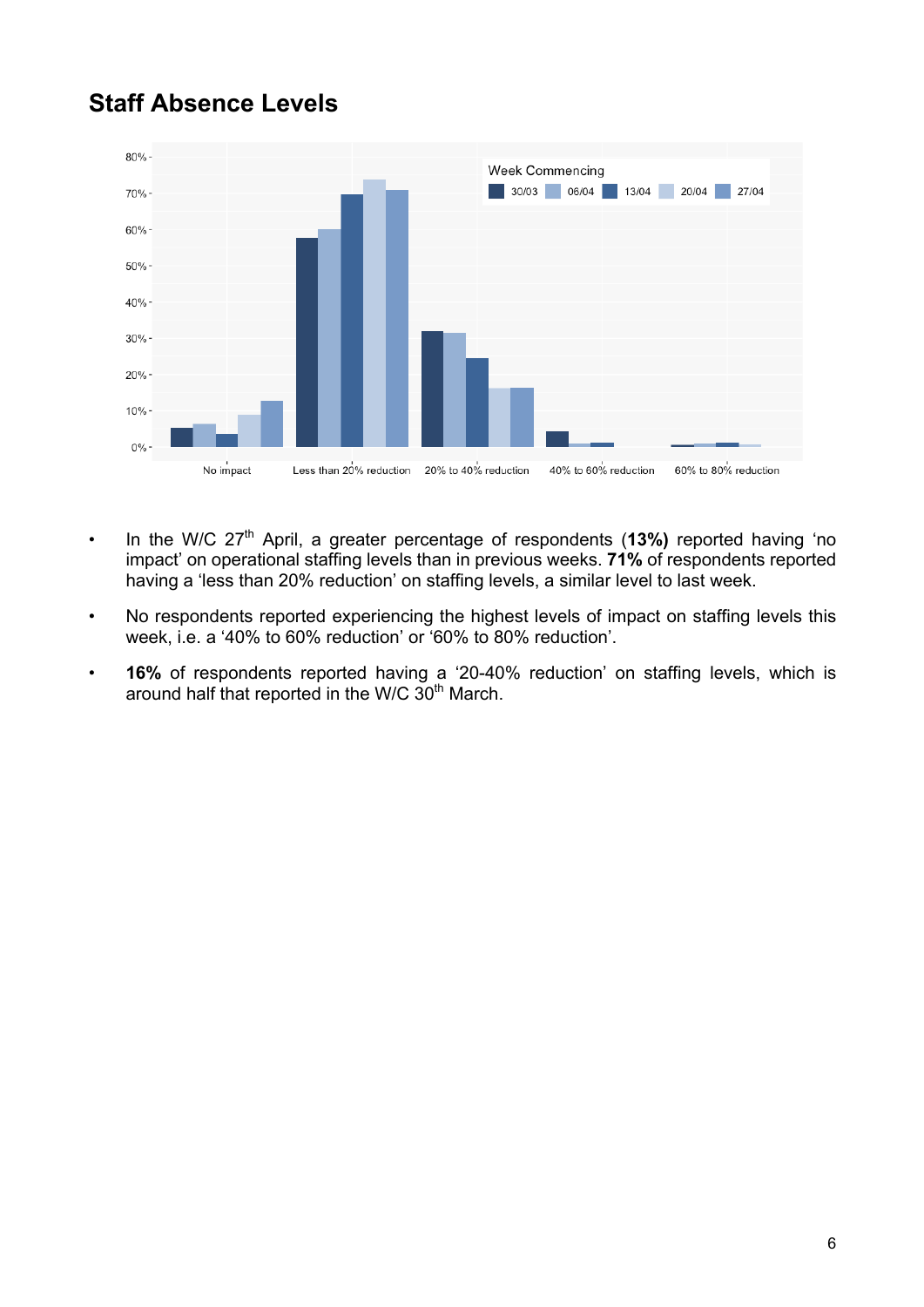## **Reasons for Service Changes**

#### **Collection**



- In the W/C the  $27<sup>th</sup>$  April, the greatest reported cause for disruption to collection services continues to be **staff absence due to self-isolation,** highlighted by almost two-thirds (**56%**) of respondents. The share of respondents identifying this factor has nevertheless fallen since the W/C  $6<sup>th</sup>$  April, when it was at its highest.
- **Staff absences due to sickness** and **effects of social distancing** are the next greatest reported causes for disruption to collection services, reported by **35%** and **36%** of respondents, respectively.
- A new question this week, roughly one in ten (**9%**) respondents highlighted **major increases in service demand** as a cause for disruption to collection services.
- **Difficulties in securing PPE** are identified in **1%** of responses as a cause for disruption.
- **Problems with offtakers** were identified by 6% of respondents as a cause for disruption. For those experiencing problems with offtakers, the material streams impacted are primarily comingled materials (cans/plastics/fibre and glass), while metals and fibres were also highlighted as being affected. The sole reason reported for this issue was limitations on volumes of waste being accepted. For those elaborating on the specific level of restrictions imposed by offtakers, it was roughly equal and polarized between respondents being 'unable to place under 15% of materials' and on the other end of the scale, being 'unable to place over 75% of materials'.
- **'Other reasons'** was selected by **13%** of respondents. This week, highlighted reasons include textile banks being closed and offtakers being unable to receive more, fluctuating levels of staff absences making re-establishing collection services difficult, reallocation of staff from collections such as street sweeping to core services,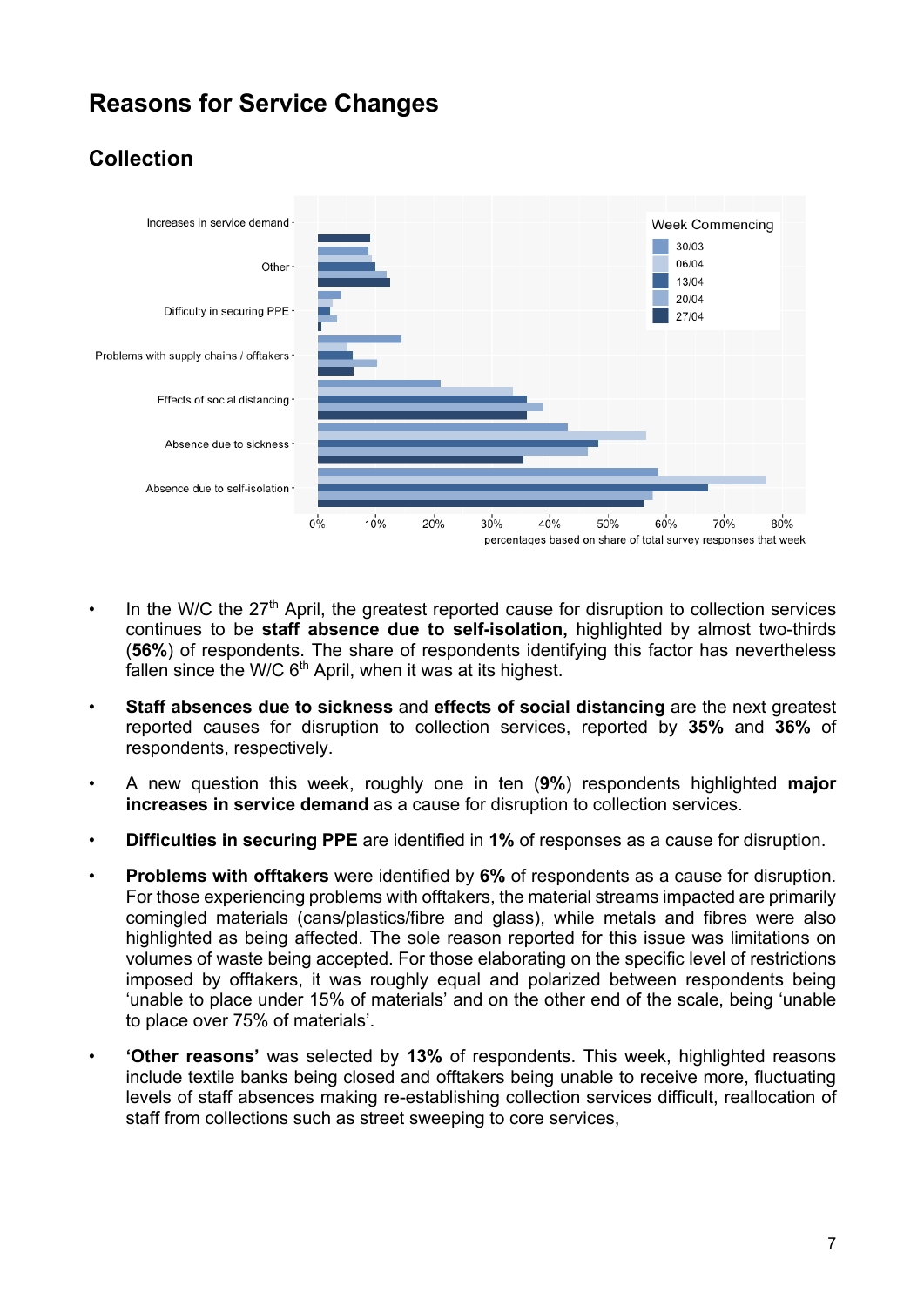#### **Disposal**



- The **effects of social distancing** continue to be the greatest reported cause of disruption to disposal services (reported by 47% of survey respondents in the W/C 27<sup>th</sup> April). This is likely to be, at least partially, due to the continued impacts of social distancing on HWRC closures. This figure is up from 33% in the W/C 30<sup>th</sup> March.
- **Staff absences due to self-isolation**, the next greatest reported reason**,** are highlighted by roughly a quarter of survey respondents (**26%**) as a cause for disruption.
- **Staff absences due to sickness** are the third highest reported cause of disruption to disposal services, reported by **15%** of survey respondents.
- A new question this week, roughly one in ten (**8%**) respondents highlighted **major increases in service demand** as a cause for disruption to disposal services.
- **Difficulties in securing PPE** are reported to be a cause of disruption to disposal services by **1%** of respondents (with minor disruptions due to PPE shortages being reported in most instances).
- **Problems with supply chains/offtakers** were highlighted by **4%** of respondents this week – a similar level to weeks previous. For those experiencing such problems, the material streams impacted are primarily comingled materials (cans/plastics/fibre and glass). The sole reason reported for this issue was limitations on volumes of waste being accepted.
- **'Other reasons'** were identified by **18%** of respondents. Other reasons highlighted include problems with increased tonnages in relation to current infrastructural capacity, kerbside recycling collections being withdrawn in some places impacting MRF activities and WEEE reprocessing systems being affected.